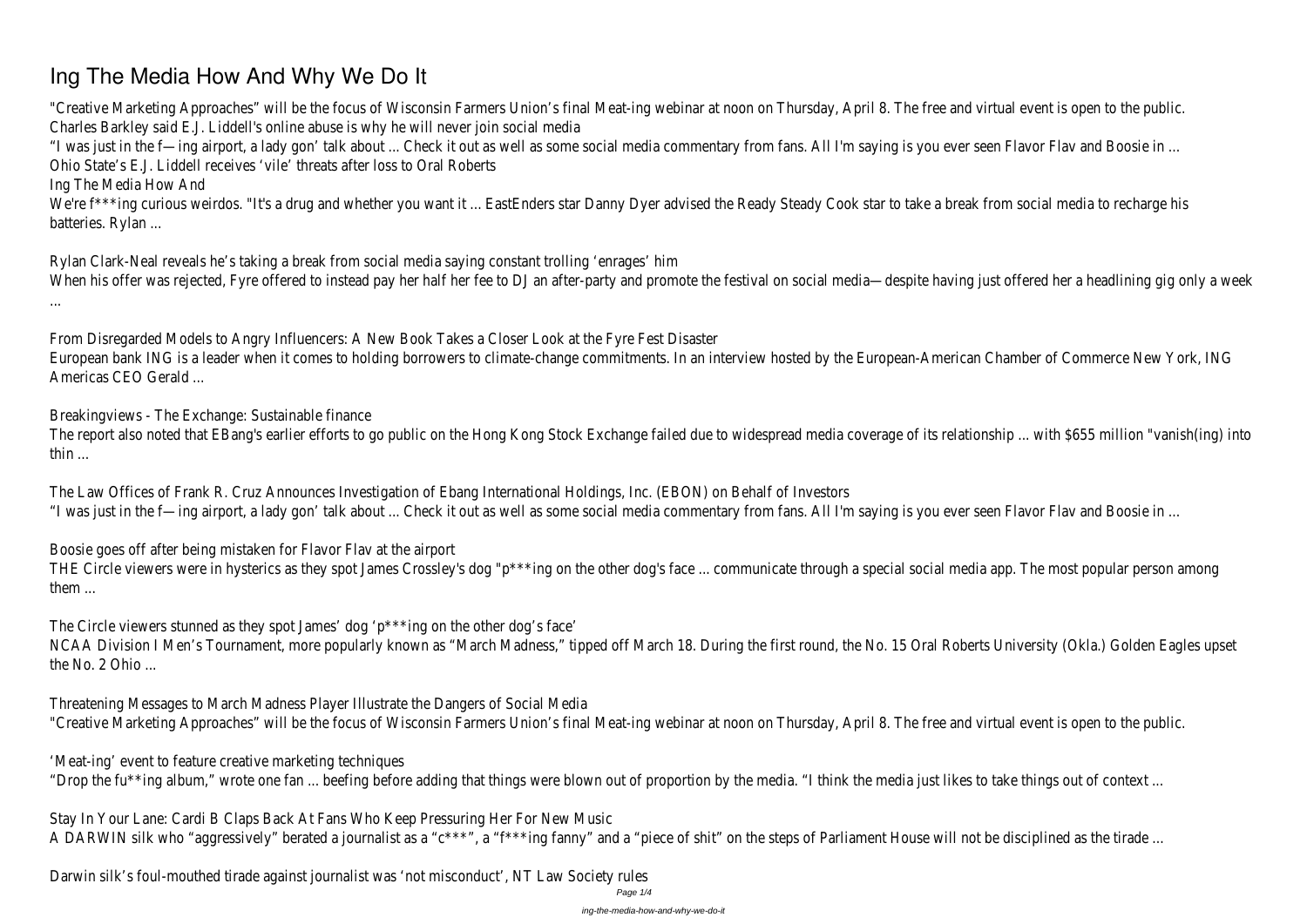is "not an 'antisemitic' platform" and is simply a social media outlet aimed at "protect[ing] the political speech of All Americans, regardless of viewpoint, because in the social media outlet aimed at "protect[ing] the po

Gab CEO to Texas Gov. Abbott: We are not an antisemitic platform "F\*\*\*ing disgrace," a fan wrote ... Ohio State coach Chris Holtmann issued a statement condemning the social media attacks, and vowing that Ohio State will "take the necessary actions ... Ohio State will "take the necessar

Charles Barkley said E.J. Liddell's online abuse is why he will never join social media The Padres' young superstar is among the game's most marketable players – but MLB is making a point of spreading the wealth.

Byeong Hun An hit three shots in the water on the par-3 17th during the opening round of The Players Championship. He ultimately carded an 11, the second-highes island ...

Byeong Hun An pokes fun at self on social media after making an 11 on par-3 17th In one message, a person wrote to Liddell: "You are such a f-ing disgrace ... "The threatening social media attack E.J. Liddell faced after the game yesterday is appal

Ohio State player says he received death threat after team's upset loss Another fan wrote to Liddell: "You are such a f—ing disgrace. Don't ever show ... tweeting that "the threatening social media attack E.J. Liddell faced after the game

At 21, Fernando Tatis Jr. already carries the 'Face of Baseball' label, even as MLB aims to diversify the field The End of the F<sup>\*\*\*</sup>ing World took home two Virgin Media BAFTA TV Awards tonight (July 31), winning Best Drama Series and Best Supporting Actress for Naomi Ack popularity ...

Ohio State's E.J. Liddell receives 'vile' threats after loss to Oral Roberts Belstone Pictures has inked a worldwide sales deal with Concourse Media on hot SXSW title "Paul ... Steve Oram ("The End of the F\*\*\*ing World"), Mandeep Dhillon ('

End of the F\*\*\*ing World showrunner reveals fate of show

When his offer was rejected. Fyre offered to instead pay her half her fee to DJ an after-party and promote the festival on social media—despite having just offered her a headlining gig only a week ...

NCAA Division I Men's Tournament, more popularly known as "March Madness," tipped off March 18. During the first round, the No. 15 Oral Roberts University (Okla.) Golden Eagles upset the No. 2 Ohio ...

Belstone Pictures has inked a worldwide sales deal with Concourse Media on hot SXSW title "Paul ... Steve Oram ("The End of the F\*\*\*ing World"), Mandeep Dhillon ("After Life"), June ...

European bank ING is a leader when it comes to holding borrowers to climate-change commitments. In an interview hosted by the European-American Chamber of Co York, ING Americas CEO Gerald ...

The report also noted that EBang's earlier efforts to go public on the Hong Kong Stock Exchange failed due to widespread media coverage of its relationship ... with "vanish(ing) into thin ...

# **End of the F\*\*\*ing World showrunner reveals fate of show**

Breakingviews - The Exchange: Sustainable finance

Boosie goes off after being mistaken for Flavor Flav at the airport

From Disregarded Models to Angry Influencers: A New Book Takes a Closer Look at the Fyre Fest Disaster Ohio State player says he received death threat after team's upset loss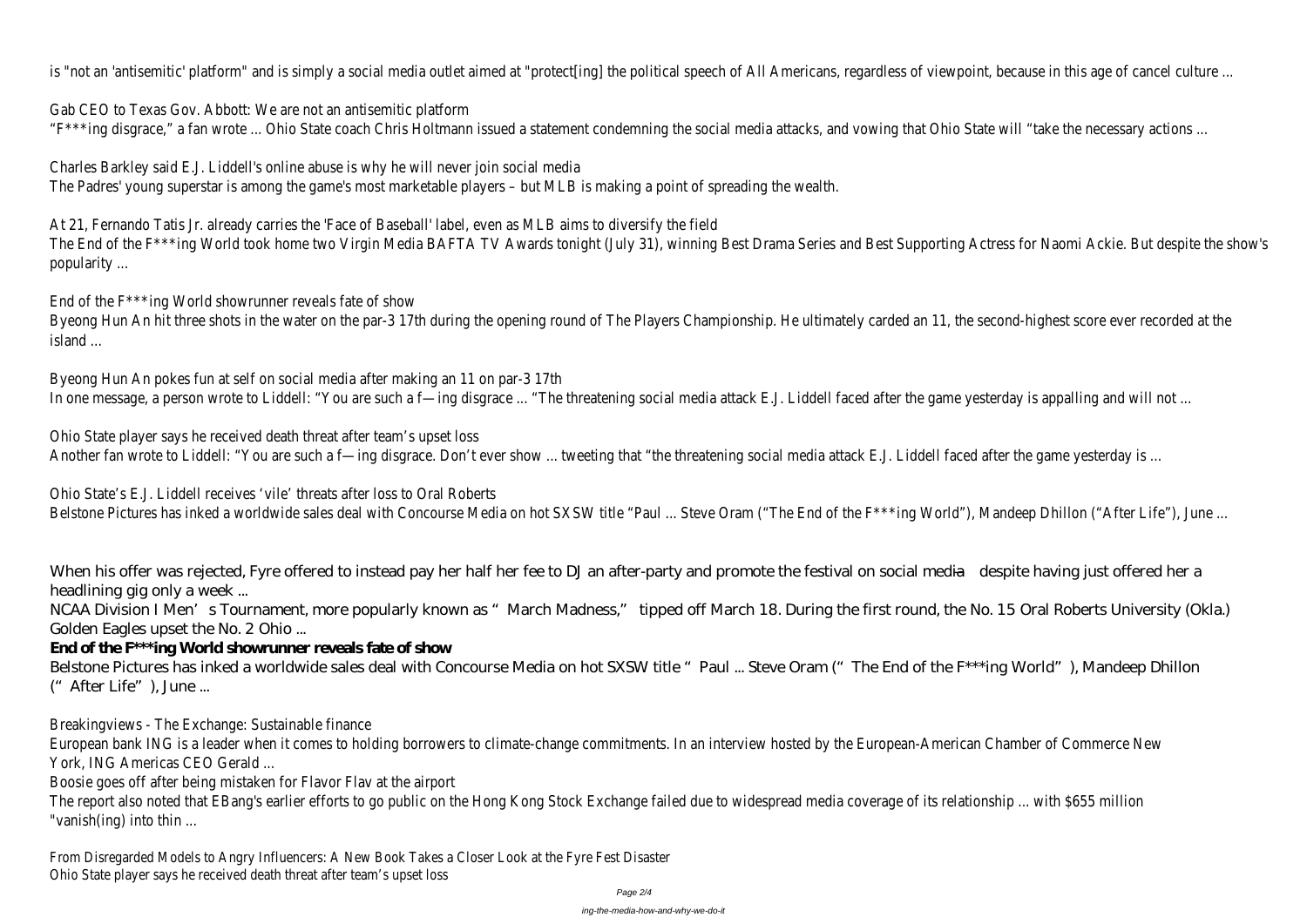Rylan Clark-Neal reveals he's taking a break from social media saying constant trolling 'enrages' him Gab CEO to Texas Gov. Abbott: We are not an antisemitic platform

### *Darwin silk's foul-mouthed tirade against journalist was 'not misconduct', NT Law Society rules Ing The Media How And*

*Threatening Messages to March Madness Player Illustrate the Dangers of Social Media*

*A DARWIN silk who "aggressively" berated a journalist as a "c\*\*\*", a "f\*\*\*ing fanny" and a "piece of shit" on the steps of Parliament House will not be disciplined as the tirade ...*

" Drop the fu\*\*ing album," wrote one fan ... beefing before adding that things were blown out of proportion by the media. "I think the media just likes to take things out of context ...

## The Circle viewers stunned as they spot James' dog 'p<sup>\*\*\*</sup>ing on the other dog's face'

The End of the F\*\*\*ing World took home two Virgin Media BAFTA TV Awards tonight (July 31), winning Best Drama Series and Best Supporting Actress for Naomi Ackie. But despite the show's popularity ... In one message, a person wrote to Liddell: "You are such a f—ing disgrace ... "The threatening social media attack E.J. Liddell faced after the game yesterday is appalling and will not ... **At 21, Fernando Tatis Jr. already carries the 'Face of Baseball' label, even as MLB aims to diversify the field**

Another fan wrote to Liddell: "You are such a f—ing disgrace. Don't ever show ... tweeting that "the threatening social media attack E.J. Liddell faced after the game yesterday is ...

We're f\*\*\*ing curious weirdos. "It's a drug and whether you want it ... EastEnders star Danny Dyer advised the Ready Steady Cook star to take a break from social media to recharge his batteries. Rylan ... **The Law Offices of Frank R. Cruz Announces Investigation of Ebang International Holdings, Inc. (EBON) on Behalf of Investors**

**Rylan Clark-Neal reveals he's taking a break from social media saying constant trolling 'enrages' him** When his offer was rejected, Fyre offered to instead pay her half her fee to DJ an after-party and promote the festival on social media—despite having just offered her a headlining gig only a week ...

Byeong Hun An hit three shots in the water on the par-3 17th during the opening round of The Players Championship. He ultimately carded an 11, the second-highest score ever recorded at the island ...

is "not an 'antisemitic' platform" and is simply a social media outlet aimed at "protect[ing] the political speech of All Americans, regardless of viewpoint, because in this age of cancel culture ...

**'Meat-ing' event to feature creative marketing techniques**

**Ing The Media How And**

We're f\*\*\*ing curious weirdos. "It's a drug and whether you want it ... EastEnders star Danny Dyer advised the Ready Steady Cook star to take a break from social media to recharge his batteries. Rylan ...

**From Disregarded Models to Angry Influencers: A New Book Takes a Closer Look at the Fyre Fest Disaster European bank ING is a leader when it comes to holding borrowers to climate-change commitments. In an interview hosted by the European-American Chamber of Commerce New York, ING Americas CEO Gerald ...**

**Breakingviews - The Exchange: Sustainable finance**

**The report also noted that EBang's earlier efforts to go public on the Hong Kong Stock Exchange failed due to widespread media coverage of its relationship ... with \$655 million "vanish(ing) into thin ...**

**The Law Offices of Frank R. Cruz Announces Investigation of Ebang International Holdings, Inc. (EBON) on Behalf of Investors "I was just in the f—ing airport, a lady gon' talk about ... Check it out as well as some social media commentary from fans. All I'm saying is you ever seen Flavor Flav and Boosie in ...**

**Boosie goes off after being mistaken for Flavor Flav at the airport THE Circle viewers were in hysterics as they spot James Crossley's dog "p\*\*\*ing on the other dog's face ... communicate through a special social media app. The most popular person among them ...**

**The Circle viewers stunned as they spot James' dog 'p\*\*\*ing on the other dog's face' NCAA Division I Men's Tournament, more popularly known as "March Madness," tipped off March 18. During the first round, the No. 15 Oral Roberts University (Okla.) Golden Eagles upset the No. 2 Ohio ...**

**Threatening Messages to March Madness Player Illustrate the Dangers of Social Media**